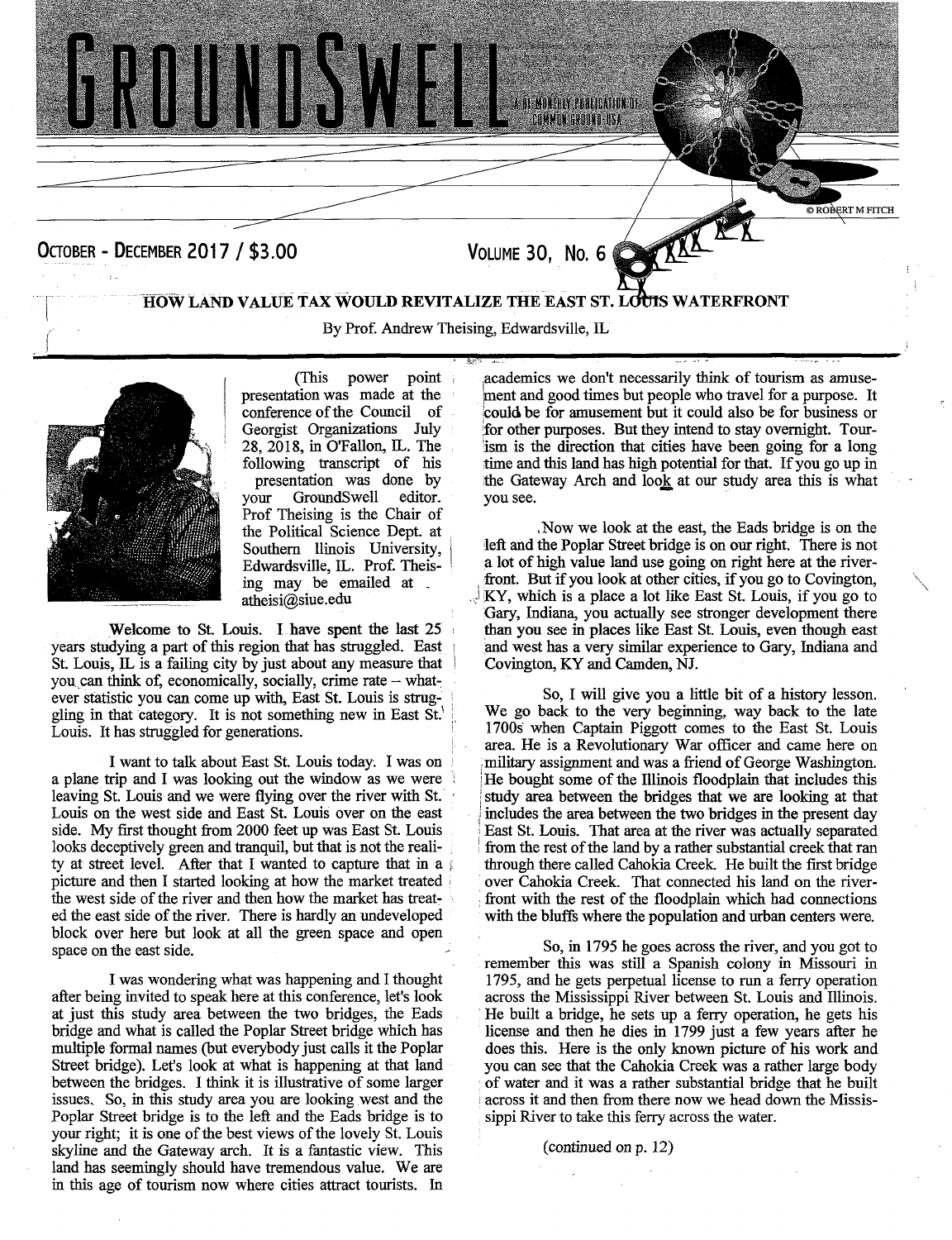## **EAST ST. LOUIS** (from page 1)

His widow after a few years decides to sell off the land and the ferry operation. And this company called McKnight and Brady buys *517ths* of the land and plat out a city across from St. Louis called Illinois Town. They also hold an interest in that ferry operation. And so in 1819, 20 years after Piggott is gone, this fellow named Samuel Wiggins comes from New York and he sees that 2/7s of the Piggott estate has not been purchased. He decides he is going to buy it. It happens to be the riverfront property. If you know St. Louis, and if you know East St. Louis, this area that McKnight and Brady bought is where Southern Illinois University's campus is there in East St. Louis, so it is close to riverfront but not on the river. So, Wiggins comes in and he buys that remaining 2/7s of the land. Then he goes to the brand new Illinois legislature (remember that Illinois doesn't become a state until 1818, Missouri is still not a state until 1821) and the legislature is eager to have economic growth. He wants a monopoly on the ferry traffic between this new state of Illinois and the growing city of St. Louis. The Illinois Legislature gives that to him. Then the Wiggins Ferry Company starts.

Now here is where it gets interesting. We now have a monopoly. Wiggins became an incredibly wealthy man with all that traffic, and not just people, but freight and trade. He controlled everything going across the riv**er. What are-** we going **to do about it?** We are going to argue and complain for 40 years. And then we are going **to build a bridge. The monopoly is broken.** 

We have a wonderful historic bridge here. The Eads bridge is actually an engineering marvel. In 1869 a party of investors in St. Louis raised \$10 million. That is the equivalent of \$215 million if you adjust that for inflation. Then they hire one of the most brilliant engineers that could be found, by the name of James Eads to build it. In 1874 construction is done, it is impressive, and they invited the president of the United States to come and dedicate it and open it to traffic.

The monopoly is broken until 1875 when we incurred so much debt in building it that we defaulted on the loans and therefore we lost it to the bank. But for one year the monopoly was seemingly broken. J. P. Morgan steps in and buys the bridge out of bankruptcy for \$2 million, actually it was \$2 million he had already invested in it, so really he took his \$2 million investment back and the \$10 million bridge. He makes this deal with Wiggins Ferry Company and said let's split the profits *75%* for the bridge and *25%* for the ferry for not competing to carry the rail traffic across the river because the ferry operation grew to where it could start taking train cars and start taking freight across the river as opposed to just taking people and horses and small loads. Morgan cuts a deal. Monopoly is restored. After all this investment to break the monopoly we are right back to where we were.

Enter Jay Gould who was shrewd money maker. Morgan in 1880 a few years later decides to sell off everything to Jay Gould. Gould already owned most of the railroads that were leading up to the bridge coming from the East coast and terminating in St. Louis. He already owned a lot of those railroads and he took his cash to go ahead and just buy up all the railroad track on the

riverfront. Basically, the Wiggins Ferry Company starved and basically died of starvation. If you control all that riverfront track you control all the access to Wiggins Ferry. The ferry company struggled to the point where Gould bought that too. Jay Gould owned the Union Pacific Railroad and there was a toll going across from Illinois to St. Louis. He rerouted the entire Union Pacific rail system across the Mississippi river at St. Louis so he could collect the toll from his own company.

Now we have this gigantic monopoly. We are going to complain for 10 years and then build another bridge. David R. Francis, a local person and president of the St. Louis World's Fair, was also president of the Chamber of Commerce called the St. Louis Merchants Exchange. He pushed the Merchants Exchange to build a new bridge. It opened in 1890 and in 1893 it was bought by Jay Gould.

Then the monopoly institutionalized itself. It was this conglomerate of really investments; Jay Gould was the major investor in all these large railroads but not necessarily the owner. Jay Gould dies around 1890 but his family takes over. They create the Terminal Railroad Association and it is basically a simple business institution that takes over all those Gould family holdings. Now we have one company, not just one investor, now we have one institution that owns the bridges and the tunnels and the railroads and the ferry. The Terminal Railroad Association built a beautiful train station in 1894 downtown on Market Street and it still stands though not a train station any more, but it is a hotel and convention center and grand tower.

**So, what** are we going to do. We have this institutionalized monopoly. They have bought up all the bridges. Now people will complain for 20 years and then we will build another bridge.

This time it will be built with public funds. It is going to be held by the government and there will be no tolls at all. It will be publicly supported and a public asset. Many people called it the free bridge but the official name is the municipal bridge. It was difficult to build it and it sat unfinished for five years. The entrance ramps on the Missouri side were not built because the voters would not approve the bonds because they said we will build this and the Terminal Railroad will come and buy it like they did all the other bridges. However, because of some very convincing politicians in St. Louis they did get the bond issue, they did finish the bridge and by 1917 they finished the approach and it opened to traffic. Even though it was not supposed to have tolls, in 1932 they had tolls.

Today the Federal Railroad Association actually owns it but for good reason. When St. Louis wanted to build its light rail system they wanted the Eads bridge to run the light rail line and so the Terminal Railroad said we will trade bridges with you.

Now let's go back to the study area. Let's look at who owns all this land. Front Street is the street that runs along the water. The first owner is the casino in the 200 block of Front Street. The casino is a subsidized land owner in that there is a lot of public investment there. There is probably *\$50* million in public investment in this private casino. Technically Illinois says gambling can only happen on (continued on page 13)